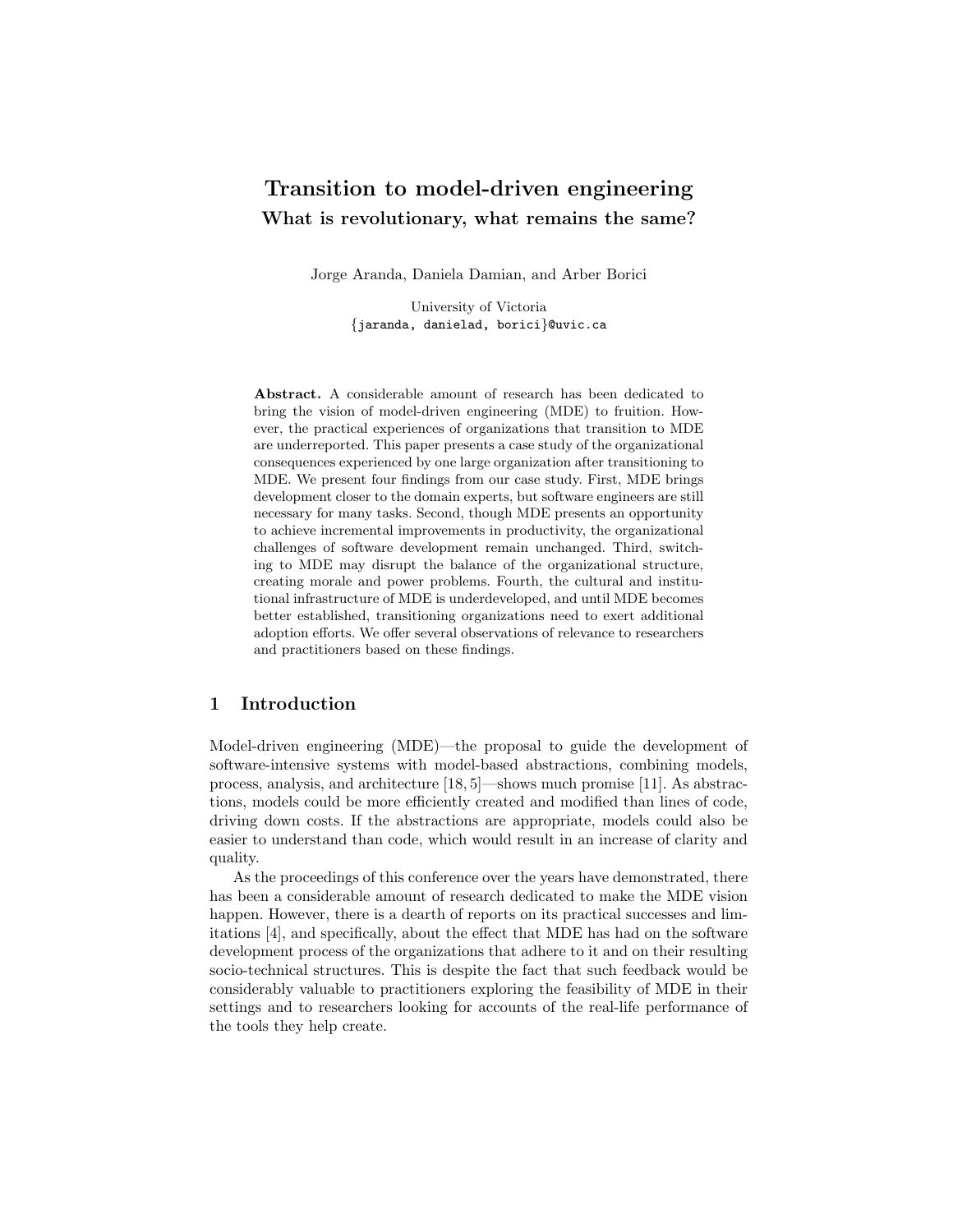In this paper, we report on an interview-based empirical case study of MDE and software development activities in two teams at General Motors, the wellknown car manufacturer, which has invested a significant effort in transitioning to MDE in its development process. Our case study allowed us to explore several benefits and drawbacks of MDE, and to gain insights into the ways in which coordination dynamics are altered by the introduction of MDE into the development process. We present these findings after the following discussions on previous field studies of MDE and on the methodological details of our own fieldwork.

# 2 Related Work

Although there has been much research into analyzing the formal aspects of MDE proposals, modelling languages, and model transformation techniques, as well as into evaluating the comprehensibility of several model representations, there are few accounts of what happens when projects actually transition into this engineering approach [25]. The social, organizational, and political implications of a technology as potentially disruptive as MDE are large, yet practitioners and researchers have little information to help guide them on this process.

There are, however, several notable industrial field studies that report on the factors that contribute to the success or failure of MDE adoption in large software organizations. Hutchinson et al. [16, 17] report on an interview-based study in which they explore the experiences using and adapting to MDE. Among other things, they warn against adopting MDE wholesale, recommending instead a progressive and iterative approach. They also warn against transitioning without proper organizational support or without motivation from the developers.

Similarly, Staron [28] reports on different experiences of two companies transitioning to MDE. One backed out, the other continued. Staron argues that the state of the art (in 2006) in MDE technology did not support an efficient transition, and that the problem was exacerbated if the transitioning company had to maintain a large base of legacy code. This issue was previously reported by MacDonald *et al.* [22], who claim that MDE does not lead to an improvement in efficiency, effectiveness, or productivity—at least not in the context of projects with a large amount of legacy code.

Other studies of adoption of MDE in industrial settings include Cheng et al. [6] who report on the adoption of automated analysis of object-oriented design models and their effect on software design quality. UML class diagrams from two large industrial models at different developmental stages are employed in a utility analysis carried with DesignAdvisor. The authors find that the quantity of severe errors increases proportionally with design complexity and that the utility of design patters greatly contributed to lower the number of errors in the models wherein the patterns were used.

Kulkarni and colleagues [20] describe strategies for scaling up MDE at Tata Consulting and describe elements of their MDE infrastructure, as well as their experience of using it to deliver large business applications over a period of 15 years.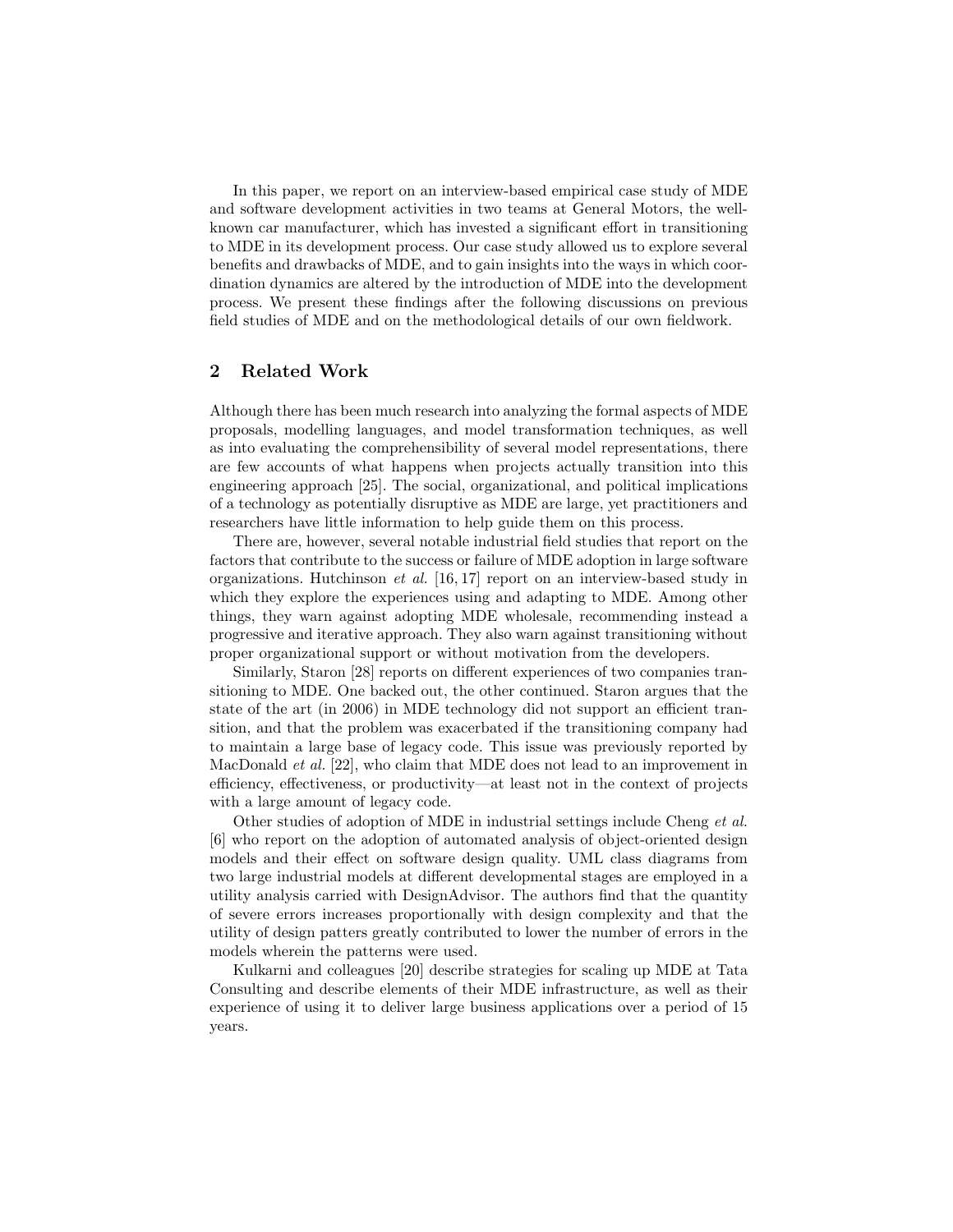Closest to our study, the work of Baker *et al.* [2] reveals the impact of MDE adoption at a large organization, Motorola. However, their findings are mostly about tool and language feasibility to support large-scale development. They do mention "team inexperience" as an issue Motorola experienced in their deployment of MDE. By inexperience they mean lack of a well defined process, missing skill sets, and organizational lack of flexibility.

We note that, in parallel to this paper, Kuhn  $et \, al.$  [19] drew from the same pool of participants we interviewed to study complementary and non-overlapping research questions: while they focused on human aspects primarily at the individual level, considering cognitive aspects of using MDE technology, we focused on human aspects focused on the organizational consequences of MDE adoption. Kuhn et al. found several forces and points of friction with respect to cognitive issues of MDE technology. They discovered that model diffing should be a key feature of MDE tools, that there is a need for problem-specific expressivity, that there continues to be a need for exploration late in the product development cycle, and that point-to-point traceability is a fundamental need that becomes even more acute under MDE.

The majority of the related work, to the best of our knowledge, is concerned with the adoptability of MDE in industry, whereas our report focuses on the change of dynamics of an organization that has determined to adopt MDE. Our approach to studying MDE is different—we focus not on factors of adoption, but on the organizational consequences of adoption. We describe our research questions in the next section and the case study design and findings in the remainder of the paper.

# 3 Research Questions

To complement the existing empirical evidence about MDE in industry, the focus of our investigation was on the issues related to consequences in the development processes and the socio-technical structures enabled or affected by the introduction of MDE in large organizations. We formulated the following three research questions to guide our data collection and analysis:

RQ1: How does MDE adoption look like in practice in large-scale projects? To what extent does MDE alter the development landscape?

RQ2: How do the coordination dynamics and the division of labour change under a transition to MDE?

RQ3: What issues, beyond those reported previously in the literature, are relevant for organizations considering an MDE transition?

# 4 Case Study Design and Execution

We performed an empirical study of the organizational and coordination consequences of transitioning to MDE. A data-rich qualitative study was the most appropriate for our investigation, given the contextualized and multivariate nature of the phenomena that we wished to study.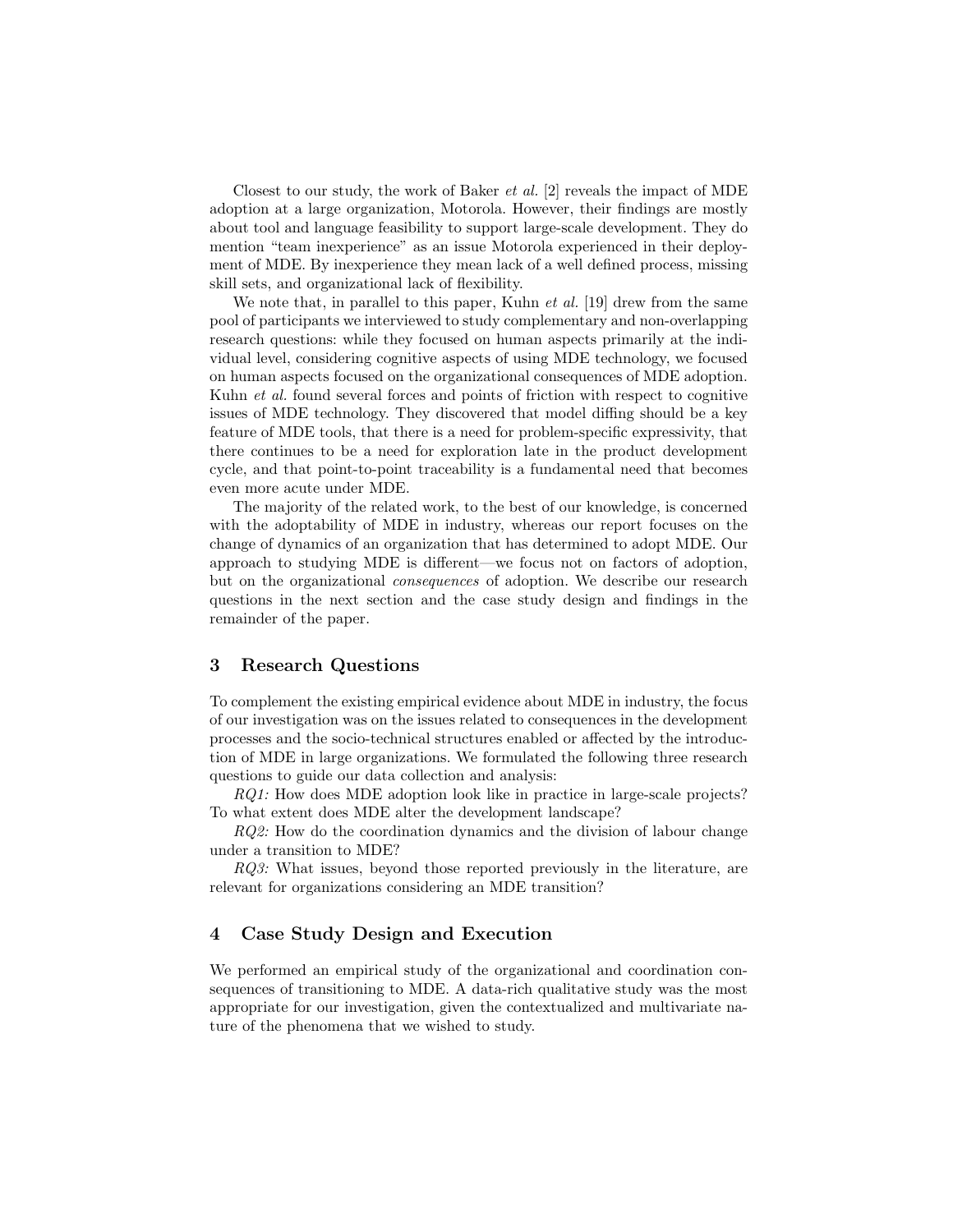We followed Yin's case study methodology [30]. Specifically, we executed an exploratory single-case case study. In an exploratory case study, as in other qualitative empirical methodologies such as Grounded Theory [13], one begins with a set of research questions and no hypotheses or propositions to test. In contrast with Grounded Theory, the goal of an exploratory study is not to produce a new theory based on the data. Instead, the researcher collects data from a previously under-explored domain with the goal of reporting insights that can be tested as hypotheses in future studies.

We collected our data from a single organization: General Motors (GM). As part of a larger research project on MDE in industry, the first author of this paper, Aranda, visited the offices of GM in Michigan, along with two researchers from the University of British Columbia, who were interested in studying issues of cognition and MDE. These three researchers conducted a total of ten interviews together, each lasting about two hours, with control engineers, software engineers, and managers of two teams (and in two campuses) at GM. Table 1 summarizes basic information from the interviewees. The first half of the interviews consisted of questions pertinent to this paper and was directed by Aranda; the second half, directed by the UBC researchers, was concerned with cognitive issues that will not be reported here.

The interviews were semi-structured. The interview guide is not included in this paper for space reasons, but we have made it available online [1]. All the interviews but one were audio recorded. A single researcher (Aranda) annotated and coded them, and analyzed the interviews and notes guided by the research questions stated above. We looked for robust findings: insights supported by the observations of several interviewees, as opposed to single-source reports. All the findings reported here are robust in this sense.

### 4.1 Details from the study site

For this paper, we studied the people and activities relating to software development, testing, management, and process definition in two product development groups at GM. For a reader not acquainted with modern automobile manufacturing, studying software development at GM may appear odd: this is a well-known automobile manufacturing corporation, not a software company. In truth, GM (as other automobile manufacturers) is now a hardware and software development company, and to an outsider it may be difficult to imagine the extent to which software controls its products. GM cars increasingly rely on software to perform their functionality, and correspondingly, GM increasingly depends on its software development groups. Furthermore, GM transitioned to MDE in the two years previous to our data collection, making the organization a prime candidate for the study of the consequences of MDE adoption. Today, most software at GM is developed in model-driven tools (such as MATLAB's Simulink and IBM Rational Rhapsody). One manager and process designer explained it this way: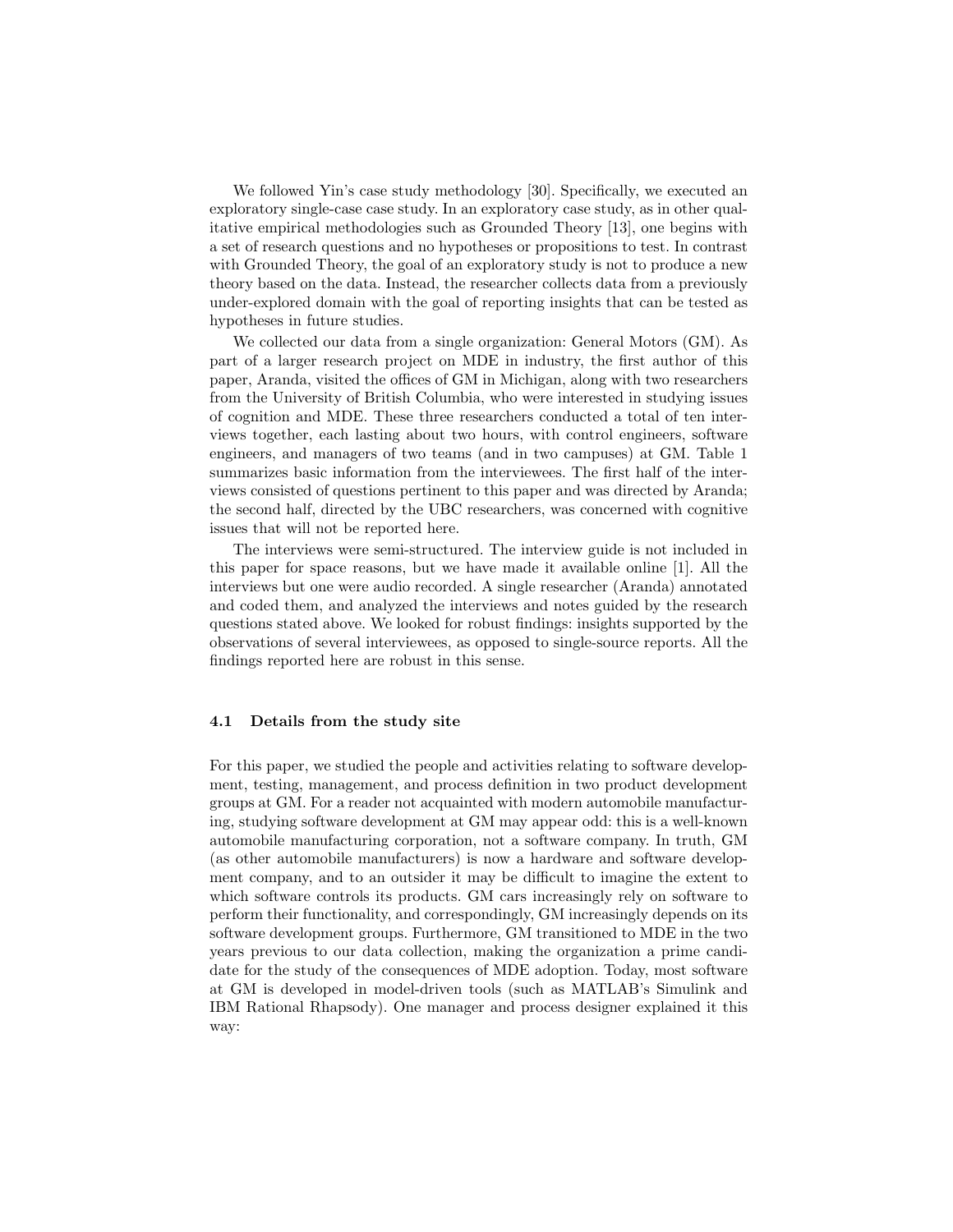Table 1. Interviewees for our study

| ID.            | Team | Position                                          |
|----------------|------|---------------------------------------------------|
| P1             | Core | Control Engineer (Algorithm Development Engineer) |
| P <sub>2</sub> | Core | Control Engineer (Algorithm Development Engineer) |
| P3             | Core | Manager (Software Engineering)                    |
| P4             | Core | Software Engineer                                 |
| P <sub>5</sub> | Core | Software Engineer                                 |
| P <sub>6</sub> | Aux  | Software Design Lead                              |
| P7             | Aux  | Software Engineer                                 |
| P8             | Aux  | Software Engineer                                 |
| P <sub>9</sub> | Aux  | Software Readiness Engineer (Testing)             |
| P10            | N/A  | Manager (Process Definition)                      |

We made the rule that the model is the code; you want to make a change, you change the model, you don't change the code. And then you just regenerate. —P10, Manager

However, as we will see, the MDE transition is still being negotiated in terms of tool adoption, process agreement, and role definition.

As we stated above, the interviews span two product development groups. One of them develops one type of core driving features<sup>1</sup> (we will henceforth refer to it as the "core functionality group"), the other develops a subset of auxiliary functionality (we refer to it as the "auxiliary functionality group"). Both groups follow the same high-level software process. It is based on a V development model [23], with a workflow that goes down from requirements definition to implementation and then back up to testing, but it is adapted to account for the rest of the hardware demands of product design. Specifically, the organization places a much greater emphasis on what it refers to as "the Physics" (the equations and other engineering considerations required in the design of automobiles), which need to be embodied by code, and in calibrating and testing the software in the particular hardware in which it will be run.

The core functionality group is collocated at the building level, and it is divided in two main teams, which we will call Team A and Team B. Broadly, Team A workers are in charge of designing the equations and their interactions with other features, while Team B workers are in charge of implementation.

 $^{\rm 1}$  We are not more precise purposefully, to obfuscate some internal details of the GM structure and of the teams we studied. By "one type of core driving features" we mean features that help a car perform its essential transportation functionality.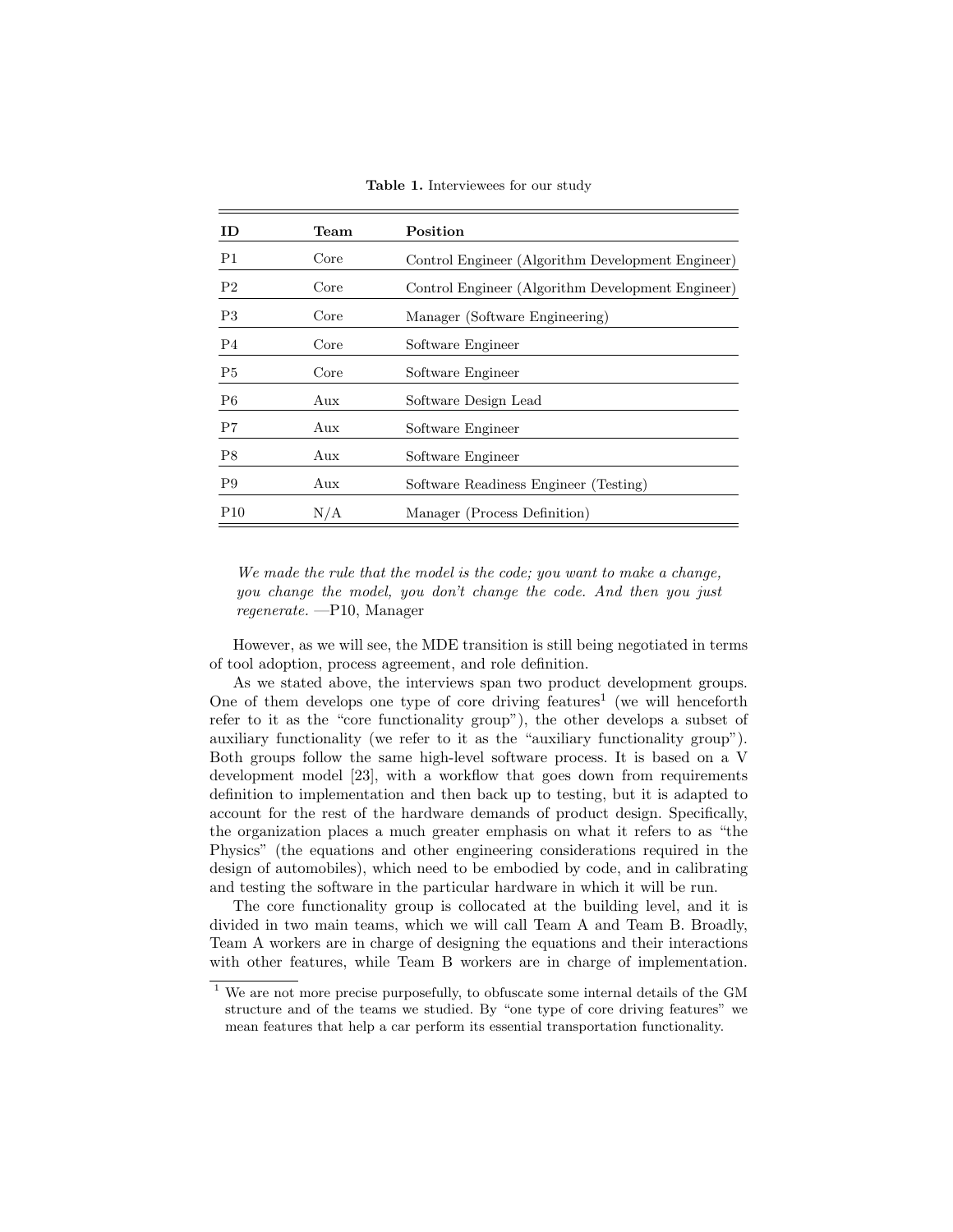There are other groups and roles as well, but they are more detached from MDE and from development in general, and will not be considered here.

The auxiliary functionality group is globally distributed: it has engineers in one of the main company campuses in Michigan and a team of offshore engineers in Asia. Although the group also has people in charge of designing the equations and others in charge of their implementation, they are not separated by teams in the way that the core functionality group is. This group also has testers playing a more prominent part in feature development.

### 5 Findings

In this section we present four findings on transitioning to MDE that we believe should be of interest for researchers and practitioners in the area.

First, MDE succeeds in bringing software development closer to the subject matter experts [25], but an important (if at times menial) subset of software development activities still needs to be performed by people other than the subject matter experts—people with significant software development skills. These software engineers still play an important role under an MDE structure.

Second, the basic processes and challenges of organizational structure and interaction remain unchanged with MDE: software development uses largely the same organizational forms [29] and processes as traditional software development, and it is still difficult to coordinate, to clarify requirements, and to get teams of professionals to deliver high quality software. In other words, though MDE can bring important benefits under some situations, by abstracting away some software development obstacles [11], it presents at best an incremental improvement in software development, in the case we studied.

Third, switching to MDE may disrupt the organizational structure and alter its balance, which creates morale and power problems that transitioning groups should consider.

Fourth, MDE represents a migration to an underpopulated cultural and institutional landscape. The tools, training, and expectations of professionals under MDE are not as well developed and established as those under more traditional software development dynamics. We expect MDE transitions to be generally problematic for this reason, now and until the cultural and institutional infrastructure of MDE becomes better established.

The following subsections expand on each of these findings.

#### 5.1 Bringing development closer to the subject matter experts

One of the most ambitious visions of MDE is that subject matter experts (or, in lieu of them, requirements engineers or designers) will be able to model the behaviour they wish their software artifacts to exhibit, using an accessible and appropriate abstraction, most probably represented in diagrammatic form, and that just with the push of a button their code will be auto-generated for them and ready to deploy or use. Such a vision would, of course, bring in huge savings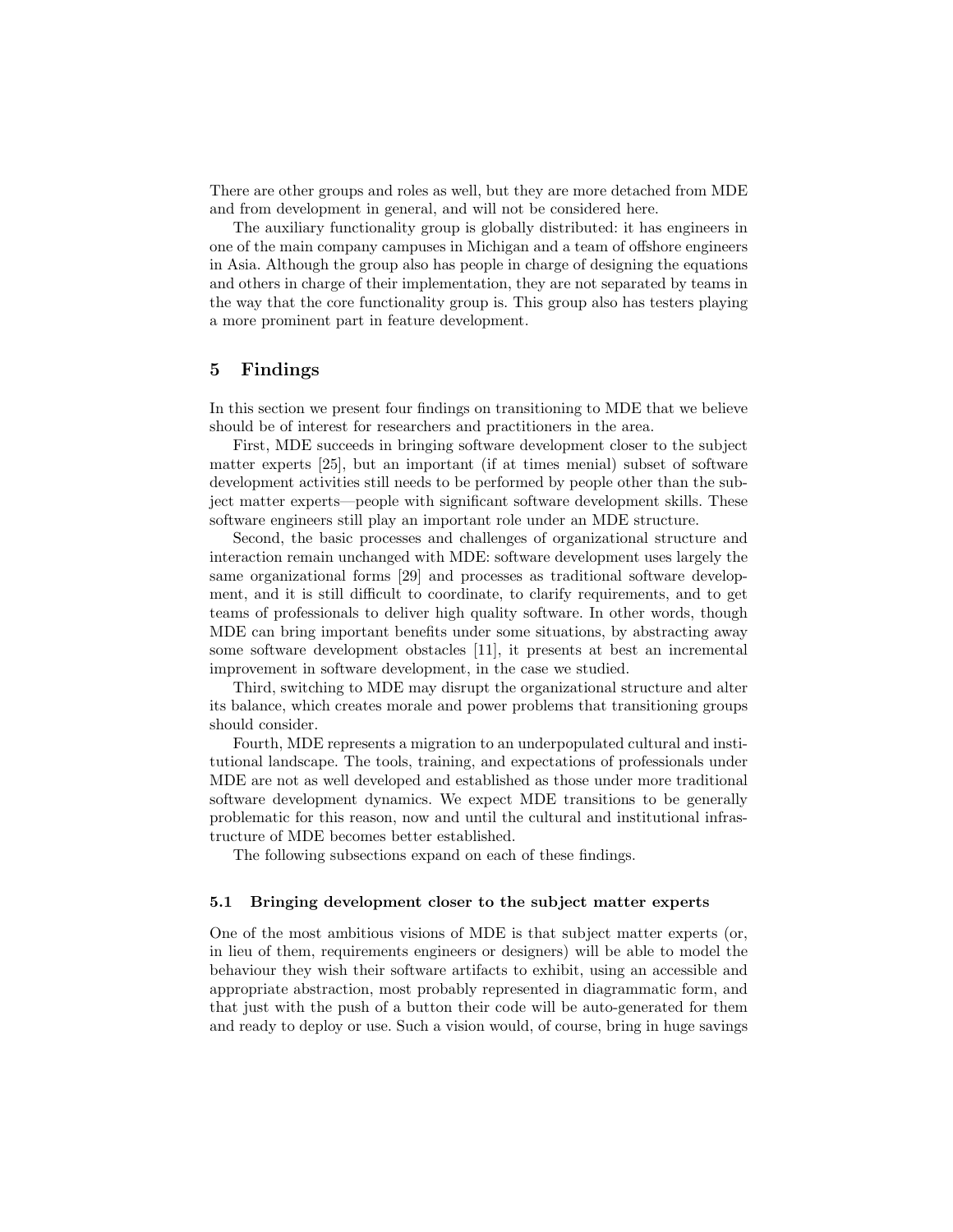to the software development process in terms of, for instance, efficiency, quality, and clarity [24]. Just as today nobody uses assembly language to program their software if they can avoid it, we will, at some point in the near future, look back to lines of code as an antiquated, needlessly detailed, and cumbersome mechanism to capture the behaviour of software. Of course, this MDE vision does not need to be realized in full to start yielding benefits. If developing software using models is beneficial, a partial application might well bring partial benefits, too.

In practice, in GM to date, MDE has certainly brought development closer to the subject matter experts at work. In some groups within GM, control engineers (the mechanical or electrical engineers in charge of facing the hardware and other physical and design constraints, and of describing and supervising the production of automobile features) can now work with their simulations and, with relative ease, auto-generate the code that will be deployed. This is in contrast to their previous dynamic, in which control engineers would specify their requirements, determine the equations that should be implemented if needed, and communicate them to software engineers, who would be tasked with implementing them in full.

The extent to which this new dynamic is established varies across GM, partly due to GM's flexibility in allowing different groups to transition towards MDE according to their contexts. Both team and personal factors seem to affect the dynamic's variation. At one extreme, for some collaborations between control and software engineers, the control engineer now models all the desired functionality, auto-generates the code, and passes it on to the software engineer to do some more menial work—ensuring that the model adheres to standards, that its integration with other code is handled properly, that its functionality satisfies the description of the work item appropriately, and so on:

I prefer to just do it all myself. I do all the algorithm design and [the software engineers] do checks and coding standards. I do the work and [the software engineer] just tracks it.  $-P1$  (Control Engineer)

At the other extreme, there has been no approximation of development to subject matter experts at all: the control engineer continues to specify requirements and functionality in free text, or even verbally, and the software engineer implements them using a modelling tool:

I'm the dullest knife in the drawer when it comes to modelling simulation and coding. I know how the physics work but I depend on these young kids to make it manifest in software. [...] I would like a better separation of responsibilities. I would like to work on requirements interfacing on design, and somebody else create software which is the manifestation of the algorithm and then get back to me and show me what they've done. That's when the system works best.  $-P2$  (Control Engineer)

In between there are other variations. Some control engineers make their model changes in a mock version of the models, and the software engineers use those mock changes as their blueprint to implement the real changes. Other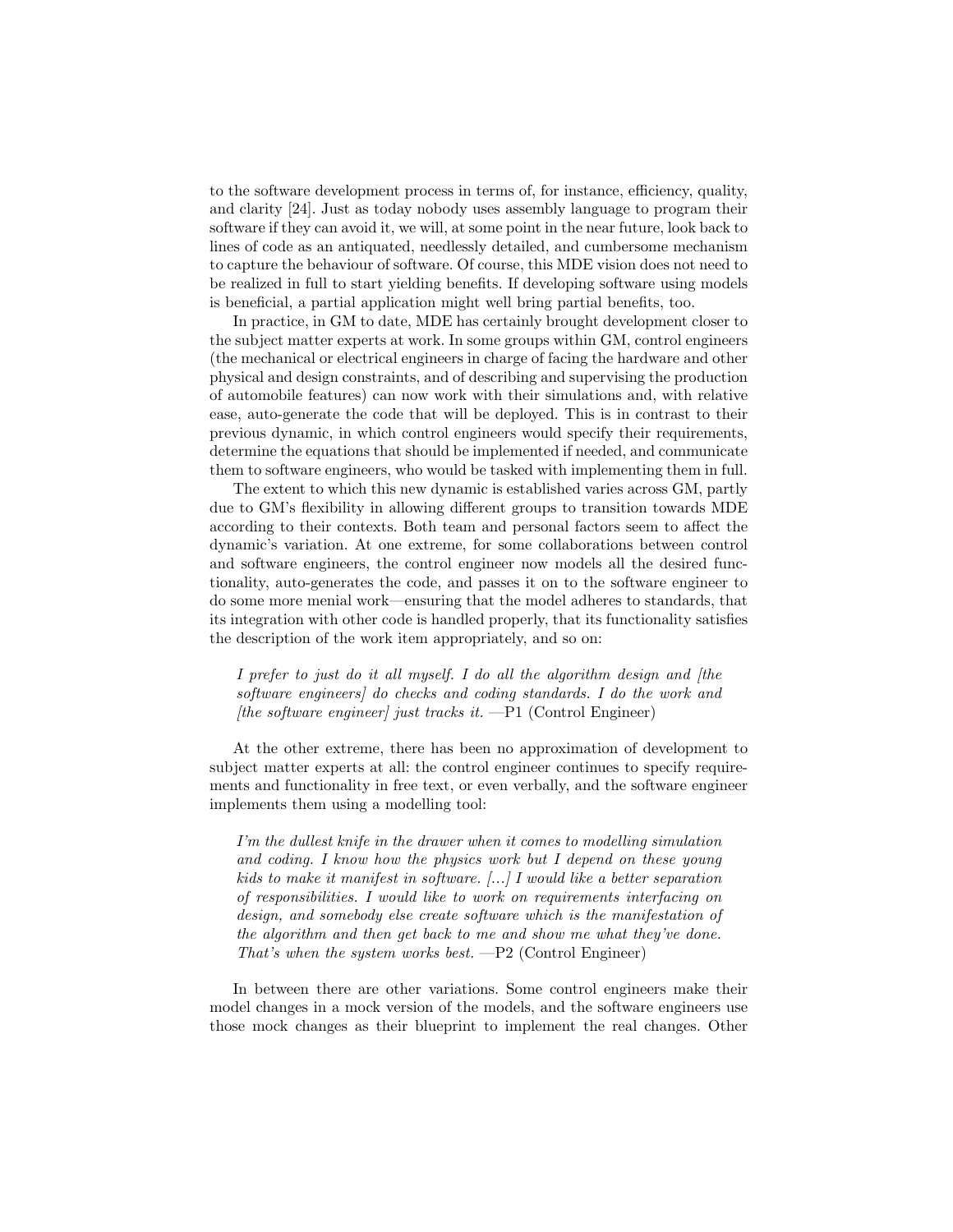control engineers only model some component of their features of particular interest, and leave the rest to the software engineers.

Beyond the extent to which some control engineers have successfully engaged in developing software with a modelling language, there are several tasks that will be difficult to bring under their scope. In other words, a software development "middle man" might be still needed in an MDE framework. This is because domain experts are unlikely to have the software development training, nor the time, nor the professional inclination, to involve themselves with implementation issues. An organization developing software at this scale requires modelling conventions and standards, quality controls, hardware-software calibrations, integration conflict resolutions, and involvement in necessarily bureaucratic processes such as change management boards. Some of these issues may be resolved with appropriate tooling, and others may be addressed by managerial mandate, but this does not mean that the solutions are simple, painless, or even feasible in the short term, and transitioning organizations need to account for this.

### 5.2 Persistence of the traditional organizational forms

The increased closeness of domain experts to software development work brought about by MDE raises the question of the extent to which MDE has revolutionized the software development landscape. For a long time, organizational scientists have observed that the various groups that belong to the same industry tend to follow similar patterns of interaction, to structure themselves in similar ways, and to encounter common problems and challenges [26]. In other words, they have the same *organizational form* [29]. Revolutionary technologies can bring about new organizational forms, with different challenges and strategies [14].

At the outset, it is unclear whether MDE can be one such revolutionary technology. On one hand, MDE could upset the whole communication and coordination structure, bringing many roles into obsolescence, and eliminating the need for time-consuming and inefficient structures. On the other hand, one could construe MDE more like a change in representation (that is, a change from traditional coding to modelling), and it is irrational to expect it to tackle the fundamental problems of software development [11].

We found that the latter is indeed the case at GM: while MDE does bring benefits, it cannot be considered a revolutionary solution with respect to the organizational challenges, processes, and structures of software development work. As we mention above, MDE brings development closer to subject matter experts, in abstractions that are closer to their domain, but these experts still must overcome the difficulties of defining, negotiating, and clarifying their activities [7, 8], and of coordinating with other professionals when their work outputs diverge from expectations in the real world. In fact, coordination, which has been increasingly recognized as a central problem in software development [15], seems to be as challenging for GM under MDE as for other large organizations using traditional development approaches. It is still hard to coordinate, especially with remote sites that may be missing contextual information, and with which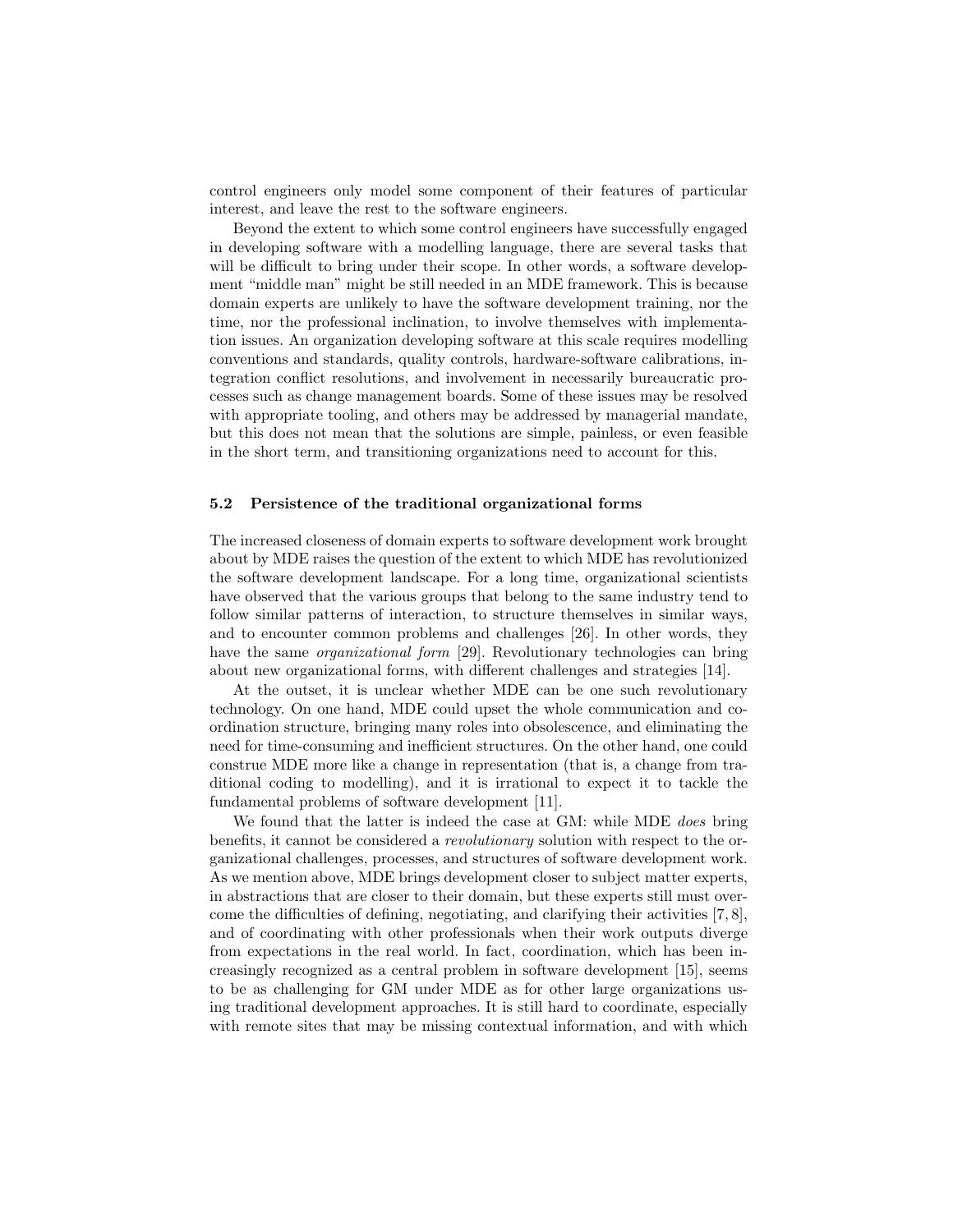communication is necessarily slower, as reported in previous studies of requirements engineering in global software teams [9]. Engineers still need to clarify requirements with each other. Parallel streams of work mean that several people tweaking the same pieces of code brings out conflicts.

In other words, what we found striking was how little difference there was between GM and other organizations' forms, despite the fact that GM now adheres to an approach that is in some respects radically different from the traditional one. The tools and the language are different, but the organizational structure and challenges remain largely the same. While MDE may provide productivity gains, judging from this case it does not seem to lead to a radically different work arrangement for the software industry.

We found two important caveats to this observation, however. We will deal with them in the coming sections.

#### 5.3 Coordination and division of labour

For GM, the switch to MDE caused an interesting organizational disruption. As stated above, before the introduction of MDE, the core functionality group that we studied had settled into a bipartite division of labour, organized by domain: one team (Team A) tackled "the Physics" involved in designing automobile features, and a second team (Team B) addressed the software implementation. One person from each team coupled with each other to work on a feature together. The Team A engineers (the Control Engineers) worked on the equations necessary for the appropriate functioning of their features, as well as on the hardware constraints and the interdependencies with other features. The Team B engineers (the Software Engineers), in turn, focused on "hand-coding" the equations and constraints from their partners into software. They also unit tested their own code, ensured it adhered to their conventions, and were responsible for any changes made to it. In conventional terms, and simplifying the collaboration, the Team A engineer in each couple worked on the analysis and design of a feature, while the Team B engineer worked on its development.

Eventually, MDE tools and processes were introduced to the group. The tools allowed engineers to model the behaviour of their systems graphically, and to auto-generate code that implemented the desired behaviour. The auto-generated code rarely needed to be rewritten. Furthermore, the models could be initially tested in a simulated environment, relaxing GM's dependence on physical tests with real hardware.

This introduction of MDE tools, however, brought a disruption in the work arrangement we described above. The Team A engineer now prepared "the Physics" as a computer model, and auto-generated the code that implements it, but the Team B engineer was still necessary: there were aspects of software development that Team A engineers did not have the training, the time, nor the inclination to tackle: issues such as coding conventions, unit testing, versioning, and code dependencies. The fact that these were largely clerical issues did not escape members of either team. For instance, according to one Team A engineer: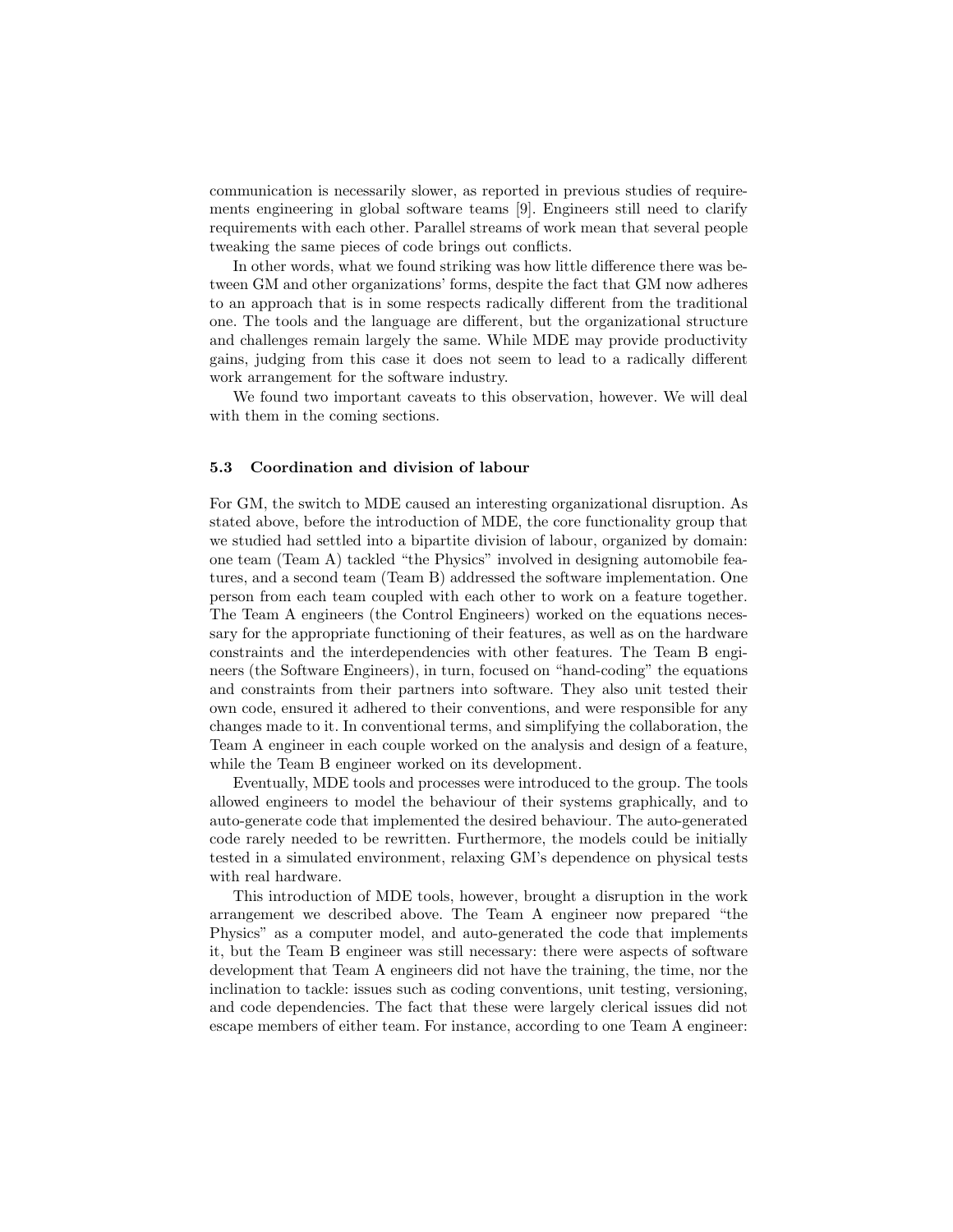There's a software engineer who manages that [module]. We're supposed to be working with them to design stuff, but they really are acting like bookkeepers and code checkers rather than designers, and they don't seem to be interested in what we're doing. (...) probably because their job is boring. —P1 (Control Engineer)

In effect, the balance in the partnership was lost: Team A increased its conceptual power and dismissed the work of Team B, whereas Team B exercised its remaining structural and technical power [21] as a gateway through which all changes must flow. The collaboration, according to parties on both sides, was at an all-time low.

The group attempted to solve this problem. Its main strategy was to loosen the division of labour between both teams, so that Team A engineers would become more involved with the implementation issues of their models, and Team B engineers would become competent about the mechanical domain and could contribute to the analysis and design of their features. In partnerships with the right motivation and mentorship efforts, this approach worked. For instance, according to one Team B engineer:

Sometimes I do development, that's one of the things we tried to do when we switched to models, to have  $[Team A]$  and  $[Team B]$  to take on development. Every now and then we help [Team A], others we do the changes ourselves. I've done a couple of those. —P4 (Software Engineer)

In other partnerships, however, the pattern we observed (which we named the Modeller-Clerk pattern) remains. At the time of our interviews, GM continued to negotiate the transition to its new normality.

### 5.4 Cultural and institutional problems

Cultural and institutional forces exert a powerful influence over the activities and decisions of a software organization, though our community tends to overlook them. Many problems of adoption, adaptation, morale, and process redefinition in software development can be traced to institutionalization issues. In order to make our point, however, we first cover the basics of institutionalization theory, as we find it is not well known in our field.

Briefly, and simplifying institutionalization theory [10], in our day-to-day activities we are faced with numerous decisions to make and data to ponder. In general, an efficient strategy to deal with this overwhelming abundance of decisions and data is to repeat the behaviours that worked in the past to deal with similar situations [27]. We choose once (which text editor to use, how to respond to a bug report, when to hold team meetings), and, as long as our choice was at least somewhat successful, every time life throws a similar scenario at us, we respond in the same way.

An essential point of institutionalization theory is that this habit-forming tendency we have extends naturally to our peer interactions. Once a team has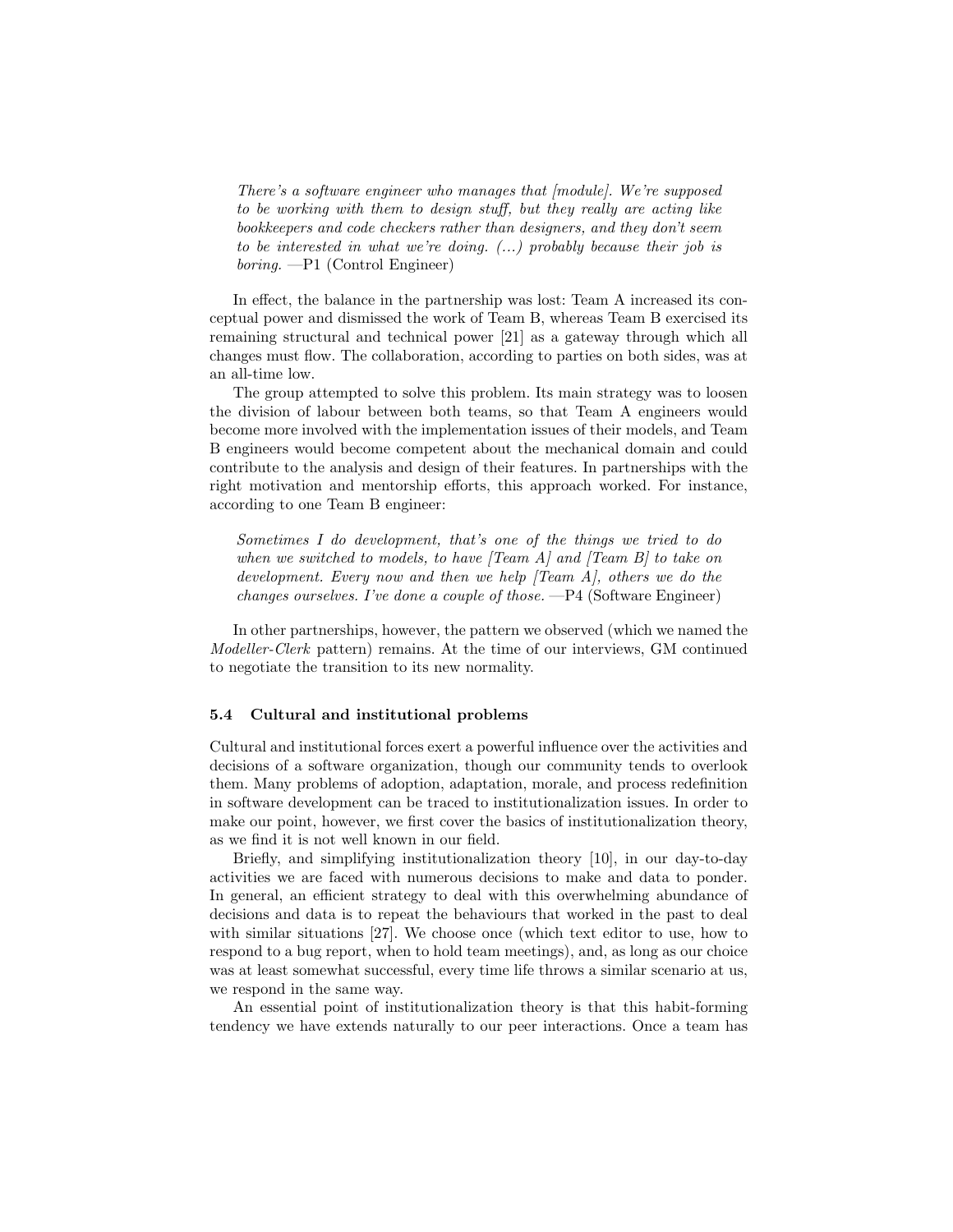satisfactorily dealt with a situation, it is likely to replicate the patterns of interaction that led to its resolution, and the more like situations it tackles, the more the pattern is reinforced: each team member learns what to expect from her colleagues, and would be surprised, or perhaps angered, if a teammate deviates from the established behaviour [3, 12]. The team pattern is recognized as the way to deal with the situation—it is institutionalized.

Furthermore, these patterns extend beyond single teams and into the wider society. A team requires its recruits to have certain skills in order to perform its patterns appropriately, and it pushes educational institutions to train their students to meet its criteria. (Alternatively, educational institutions can push other organizations to accept their definition of what counts as valuable skills to have, and the other organizations shift their patterns accordingly.) In time, most aspects of the domain become institutionalized: what counts as knowledge and accepted wisdom, what are proper career paths, what are the tools of the trade, what are the roles people can take, and which ways do they interact with their peers. As long as a kind of situation arises with frequency, the community will coalesce into a set of institutional forms to deal with it.

One can easily see, after these considerations, that any kind of significant organizational change is difficult. It entails the breakdown of many small negotiated successes, it casts the organization's shared understanding into disarray, and it can even cause strong emotional reactions from people forced to reexamine and rebuild many aspects of their professional lives.

We found that MDE adoption falls under the kind of significant organizational change that causes these kinds of reactions at GM. In many respects, MDE is still a pioneering strategy, and the mainstream of the software development field is not familiar with the tools and the practices required for it.

To begin with, tooling capabilities and modelling conventions are still not comparable to their traditional-coding counterparts:

One complaint was that changes took very long. Some people would say, if it takes me one hour to make a change in C code, it will take me four hours in MATLAB. —P4 (Software Engineer)

But the organizational toll may be a greater problem. For GM, hiring software engineers from the mainstream would be difficult; it chooses to hire mostly electrical or computer engineers, which not only have a better understanding of the domain, but may be more familiar with modelling tools such as Simulink. However, these engineers may be less attuned to software development practices and habits. Even then, many (if not most) of GM's engineers have had to learn MDE on the job.

Other engineers have been building automotive software for years, or even decades, and among them resistance to MDE may be greater. They are used to coding in C, and they are effective and efficient with it. The new approach asks them to move towards tools they see as inferior, rightly or not. They find that both small and large code changes take a longer time than they should. They are not used to some of the abstractions embodied by their new tools. In short,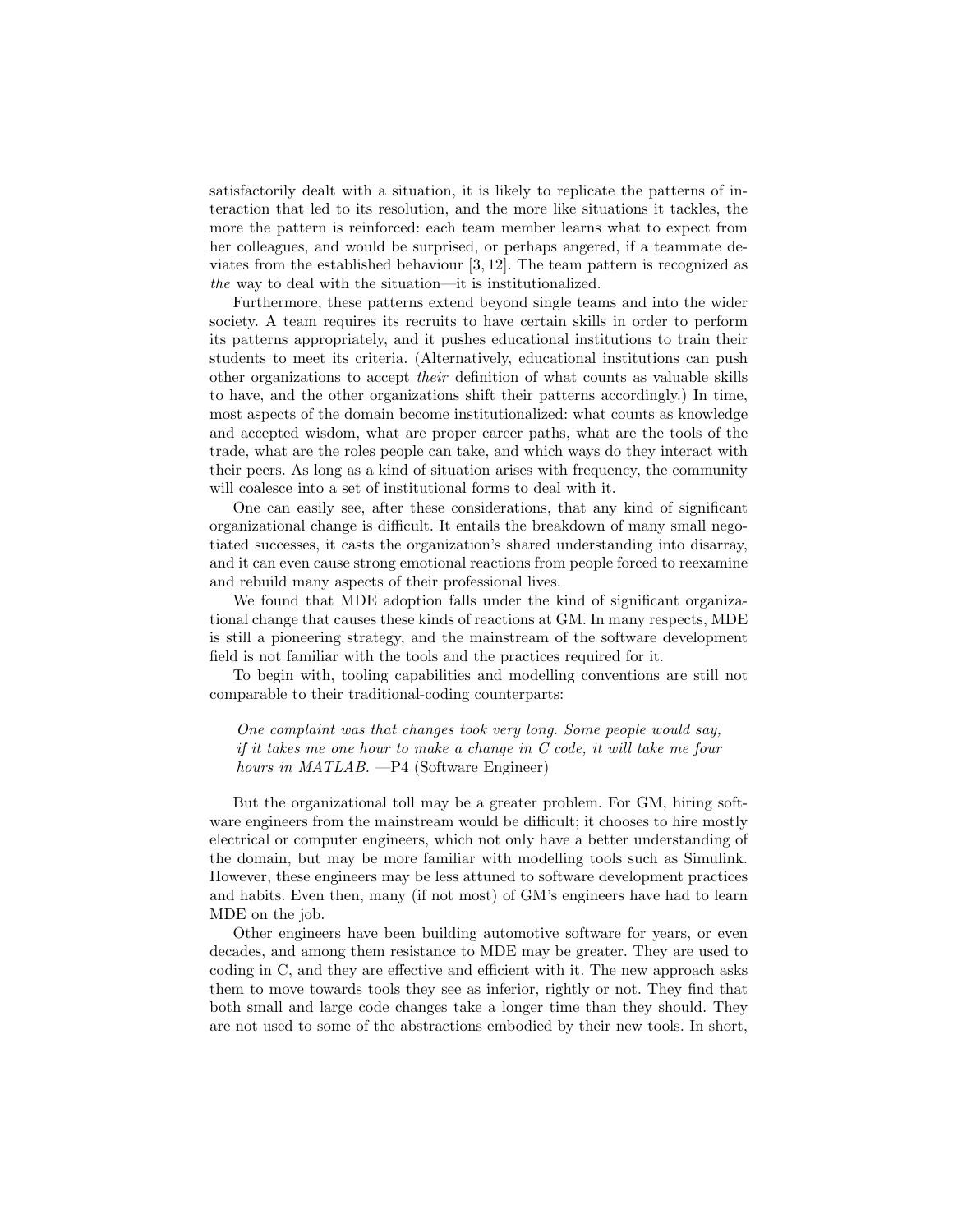despite their wealth of expertise, both in the automotive and in the software domains, they suddenly feel incompetent. The new cultural and institutional infrastructure is not yet set up to exploit this wealth of expertise properly:

It was clear that for people who'd been here for a while... it was all mature, things worked, all that. [With] the MATLAB environment, we needed to redesign the process [...]. For some new people, they were OK with that, others are still struggling.  $-P3$  (Manager)

Incidentally, the new approach also blocks the old one from functioning. Once a module transitions to MDE, the auto-generated C code, by all accounts, is terrible to work with directly. Furthermore, since the organization has committed to a model driven strategy, its tools increasingly enforce a process that requires model-based activity to move items towards their resolution.

It is unclear what an organization at this stage can do other than mitigation. GM is aware that rolling back to traditional coding appears to be an expensive solution—it would require the translation of large swaths of models into human-readable C code, and the re-training of new engineers who are now used to working primarily with models. A more likely scenario is to carry forward, absorbing the costs of institutionalization gradually, in the hope that the new approach will yield greater benefits than the old.

This is, of course, a consequence of being at "the bleeding edge" of innovation. These are not intractable problems. If MDE catches on, most of these issues (tooling, process, conventions, education) will dissipate. Our study merely points out that, to date, these cultural and institutional issues still stand forcefully in the way of a smooth transition towards MDE.

### 6 Discussion

Any technological approach that touches so many aspects of a socio-technical structure as MDE does for software development deserves a close scrutiny of its consequences. In the case of GM's adoption of MDE, we found a set of organizational benefits and problems that we think are of relevance for other organizations considering an MDE transition and to the research community.

At this point, it is useful to revisit our original research questions and provide some answers based on our exploratory study.

RQ1: How does MDE adoption look like in practice in large-scale projects? To what extent does MDE alter the development landscape?

Though technically MDE presents several interesting innovations and challenges, judging from our data, large-scale projects that adopt MDE look mostly similar to more traditional large-scale projects. The mainstream structure of software development teams and processes remains in place. That is, MDE brought a shift in emphasis to the activities of GM professionals, a shift that allows Control Engineers to design automotive software features in a tool and in a manner convergent with the product that will eventually be released, but it did not eliminate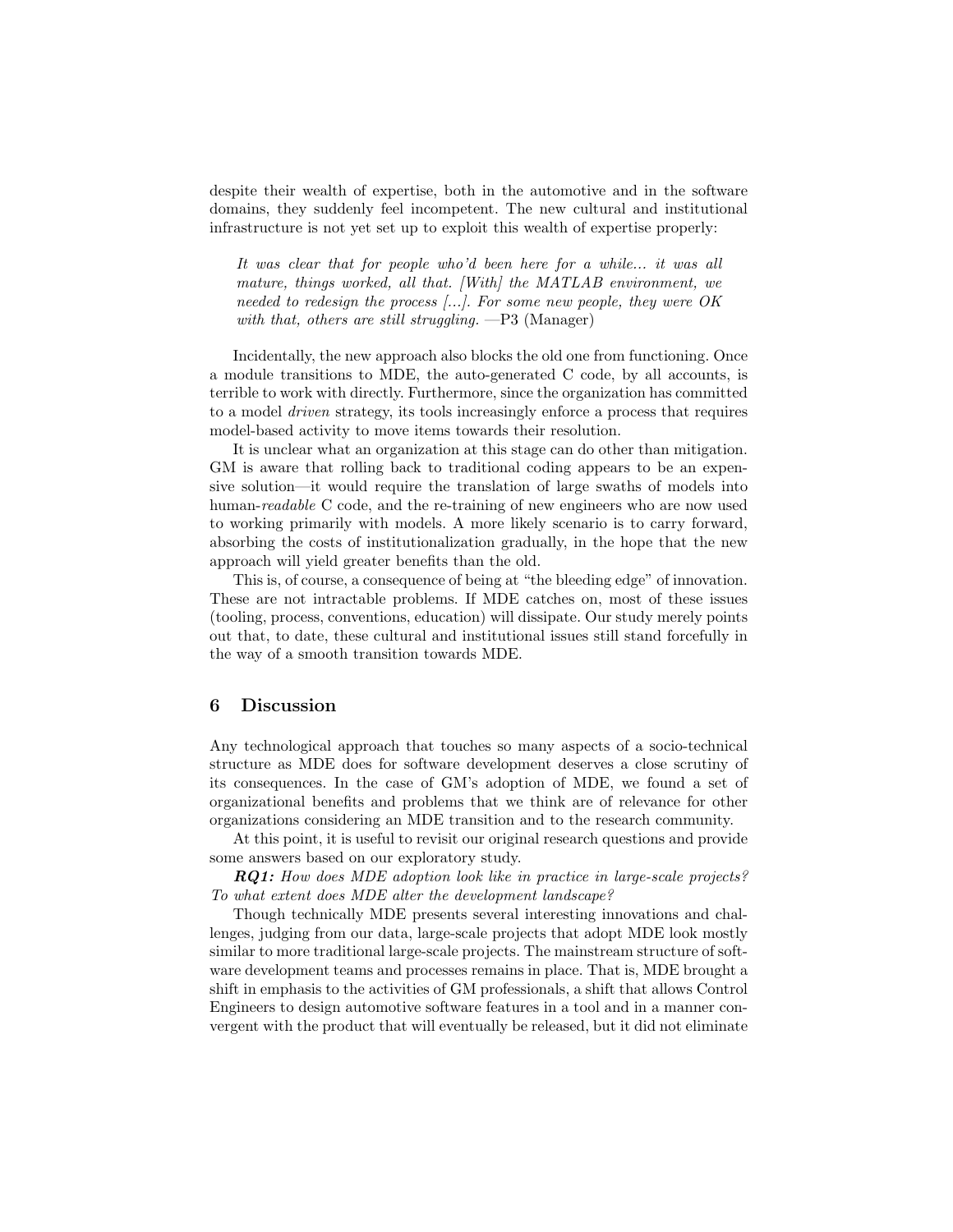the need for the software development structure (of software engineers, testers, maintainers, and the like) that supports traditional software organizations.

Furthermore, we found that the organization we studied, under MDE, still struggles with the same issues that most traditional software organizations struggle with. Under the right circumstances, MDE may help relieve some problems in software development, but it leaves its basic organizational form unchanged.

RQ2: How do the coordination dynamics and the division of labour change under a transition to MDE?

Some inter-team coordination dynamics change after a transition to MDE. Models are more used for communication and coordination, although there is still significant reliance on face-to-face communication to clear potential misunderstandings, and on natural language to explain several aspects of architecture and functionality.

MDE, however, may be expected to alter the current division of labour in a transitioning organization, and the resulting imbalance may be hard to negotiate, at least temporarily.

**RQ3:** What issues, beyond those reported previously in the literature, are relevant for organizations considering an MDE transition?

The division of labour imbalance issue should be relevant for organizations considering transitioning to MDE. Another issue we discovered is the extent to which the transitioning organization will find frictions as it migrates and attempts to re-establish itself in an underdeveloped cultural and institutional setting. Previous studies [2] have pointed out that one of the most important challenges for organizations adopting MDE is that change is difficult. Our results go a step forward, by helping to explain in what sense is organizational change difficult, and for which reasons (an underdeveloped infrastructure for the new institutions, and a disruption with the old and well-established institutions).

### 6.1 Threats to Validity

As with any empirical results, one should exercise caution in the interpretation of our findings. We discuss three threats to their validity that we were concerned with as we performed our data collection and analysis: their generalizability, the number of interviews we performed, and the fact that we only performed interviews after the transition to MDE was well underway.

First, there is the natural question of whether one can generalize from a single case study (or indeed from a single study of any kind) of a single organization to the whole MDE field. The short answer is that one cannot. In a setting as complex as that of organizational and technological change, there are too many confounding factors, qualifications, and provisions. The experiences of other transitioning organizations may be quite different from those we observed at GM. Nevertheless, we believe there is much value in reports such as these, for two reasons: first, because they provide rich information when there was little or none, and second, because they begin the scientist's task of uncovering the reasons for which the probable consequences of MDE adoption will be experienced. For instance, to say that "organizational change is hard" is trivial, but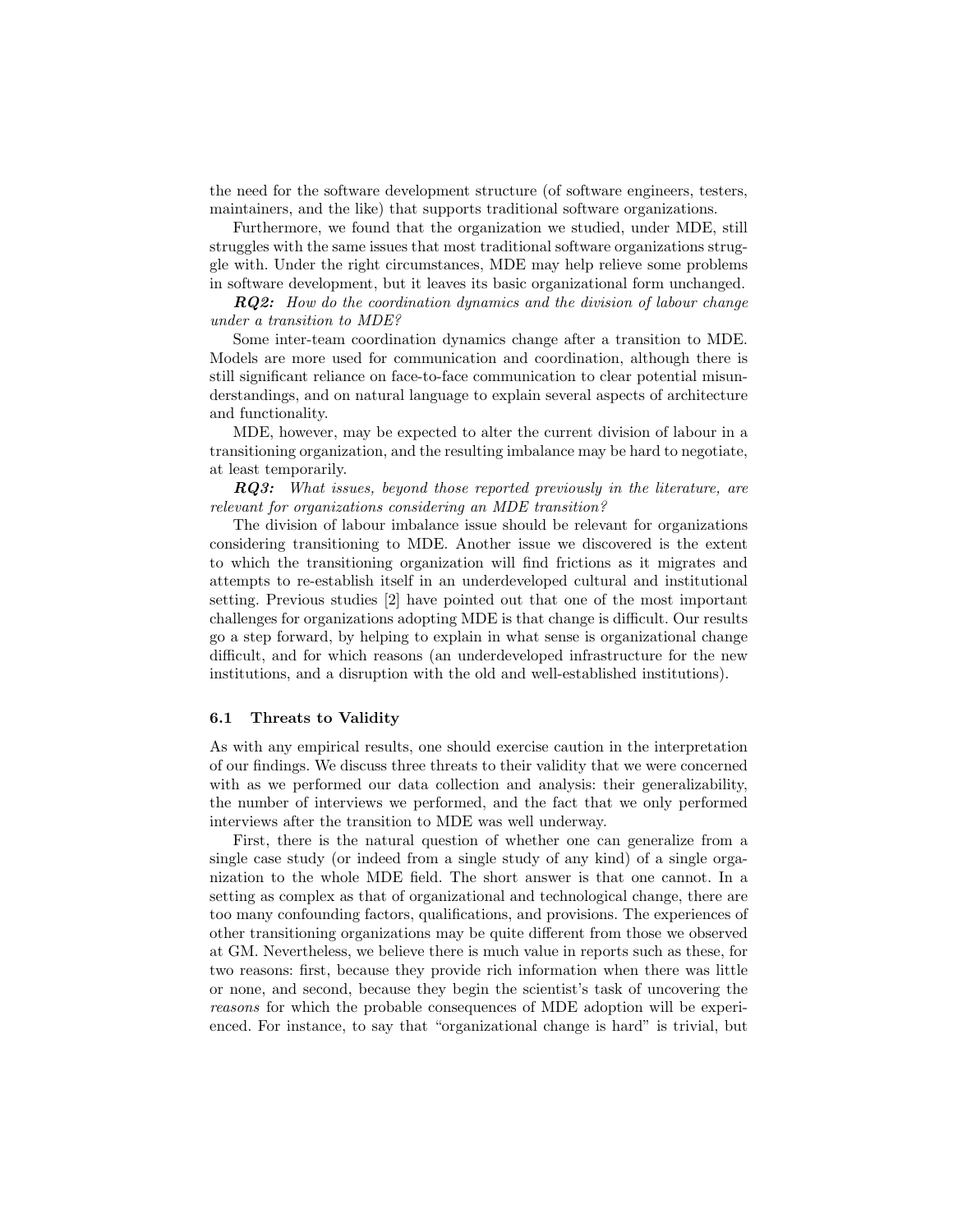to uncover in what ways it is hard for MDE, what are the likely causes for the hardships, and when are they likely to dissipate, is valuable. Our report does not provide certain answers to these questions, but we believe it helps reach them despite its necessarily limited scope.

Second, we performed only ten interviews, and these were constrained to only two teams within the organization. Of course, a greater number of interviews and of teams would be preferable. We were fortunate, however, to be able to interview professionals in a wide variety of positions, which provided us with a multiple number of views on the inner workings of the organization. The interviews themselves, as can be inferred from the findings we reported above, were frank and wide-ranging. Although further studies at this or other organizations should help us improve the confidence on our findings, we think they are appropriate for the current, exploratory stage of our research.

Finally, we were only able to perform interviews after the transition to MDE was a "done thing". We did not interview professionals before the transition began. We had to resort to their recollections of how things were different before MDE, which may be biased by current events. We had to come to terms with this necessary evil, given the otherwise unprecedented opportunity we had in having access to a transitioning MDE organization and in being able to ask its members both wide and sensitive questions on their work life.

### 6.2 Implications

For researchers: Our findings point towards several research directions that we believe are worth pursuing. First, they show that studying the practical consequences of MDE is an important endeavour, and they call for further studies to build a richer experience bank and improve our generalization power.

Second, the disruption of organizational balance is worth exploring. The extent to which it is unique to GM, or to which it can be avoided with careful organizational planning and design is unclear. The direct and indirect costs that the transitioning organization needs to absorb to deal with it are similarly unclear.

Third, in the case that improvements brought about by MDE are not radical (as our GM data suggests), there is the question of the conditions under which a transition to MDE is advisable, and the realistic advantages that the transitioning organization can be expected to reap from its efforts. We note that these viability questions are severely under explored in the MDE literature. Further research should help provide answers to these questions.

For practitioners: Naturally, a transition to MDE will have costs and benefits—the questions, as usual, are what costs and benefits are there, and under which conditions the latter overcome the former. We did not delve into the technical costs and benefits of the model representation (though our colleagues from UBC have), but organizationally speaking, we found that introducing MDE does, in effect, bring development closer to subject matter experts, but does not eliminate the need for work tasks that domain experts are not qualified or expected to perform. If the GM experience is indicative of more general cases,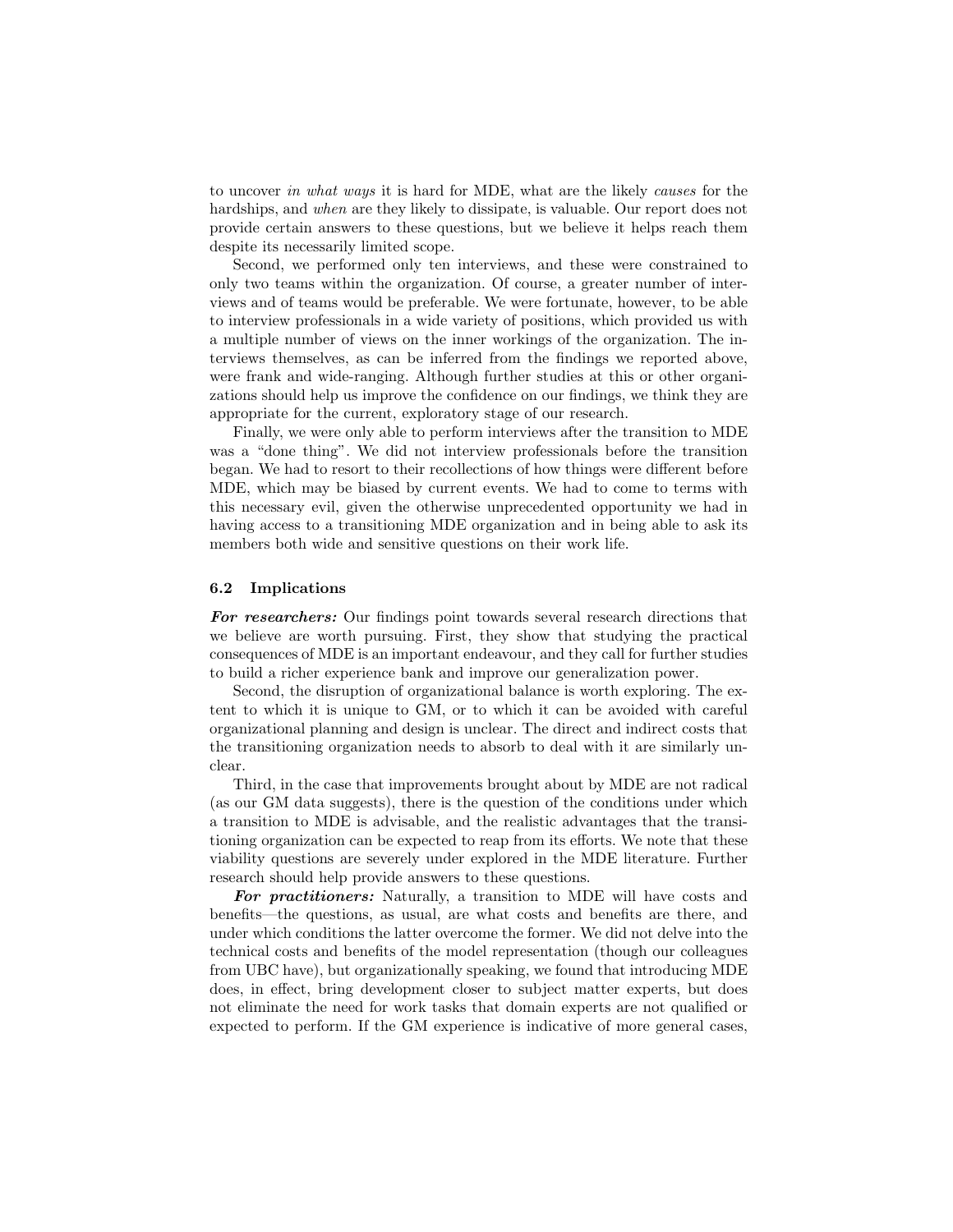it is unlikely that there will be savings from staff reductions or from a leaner organizational structure.

Indeed, we found that the software development process remains largely indistinguishable from that of traditional software development, with its same challenges and issues, though organizationally speaking the introduction of MDE may alter the balance in undesirable ways.

Finally, while MDE has matured over the years to the point where it can sustain the development of products of critical importance and of high quality, as GM's automotive software needs to be, its institutional infrastructure is still underdeveloped, and transitioning practitioners will find that, both technically and organizationally, many things they took for granted need to be built again.

# 7 Conclusion

As the viability of MDE continues to increase, we will need more field studies that report on the consequences of their adoption by leading practitioners. Only by identifying the current strengths and weaknesses of MDE can researchers expect to refine the MDE approach to fulfill its vision.

By pointing out several positive and negative organizational consequences of MDE adoption, this paper is a step in that direction. MDE brings development closer to subject-matter experts, and although it does not alter the organizational form of software development groups, it shifts the balance of power and the division of labour within them in ways that may be conflictive, at least temporarily. Furthermore, adoption leads to institutional and cultural frictions that will not be resolved in the short term. We argue that these organizational consequences are far from negligible, and that transitioning organizations and researchers need to consider them in their efforts to advance this domain.

# Acknowledgements

We are grateful to our interviewees for their time and information, and to Joe D'Ambrosio and Shige Wang at General Motors for their dedicated coordination to help us execute this study. We thank Adrian Kuhn and C. Albert Thompson for their collaboration during our joint visit to GM. Funding for this study was provided by the NECSIS Network.

### References

- 1. J. Aranda and D. Damian. Interview Guide for GM October November 2011 Visit. URL:http://home.segal.uvic.ca/~jorge/materials/guide.pdf, 2012.
- 2. P. Baker, S. Loh, and F. Weil. Model-driven engineering in a large industrial context - Motorola case study. In Proceedings of the Model Driven Engineering Languages and Systems 2005 Conference (MoDELS 2005), 2005.
- 3. P. L. Berger and T. Luckmann. The Social Construction of Reality. Doubleday Anchor, 1967.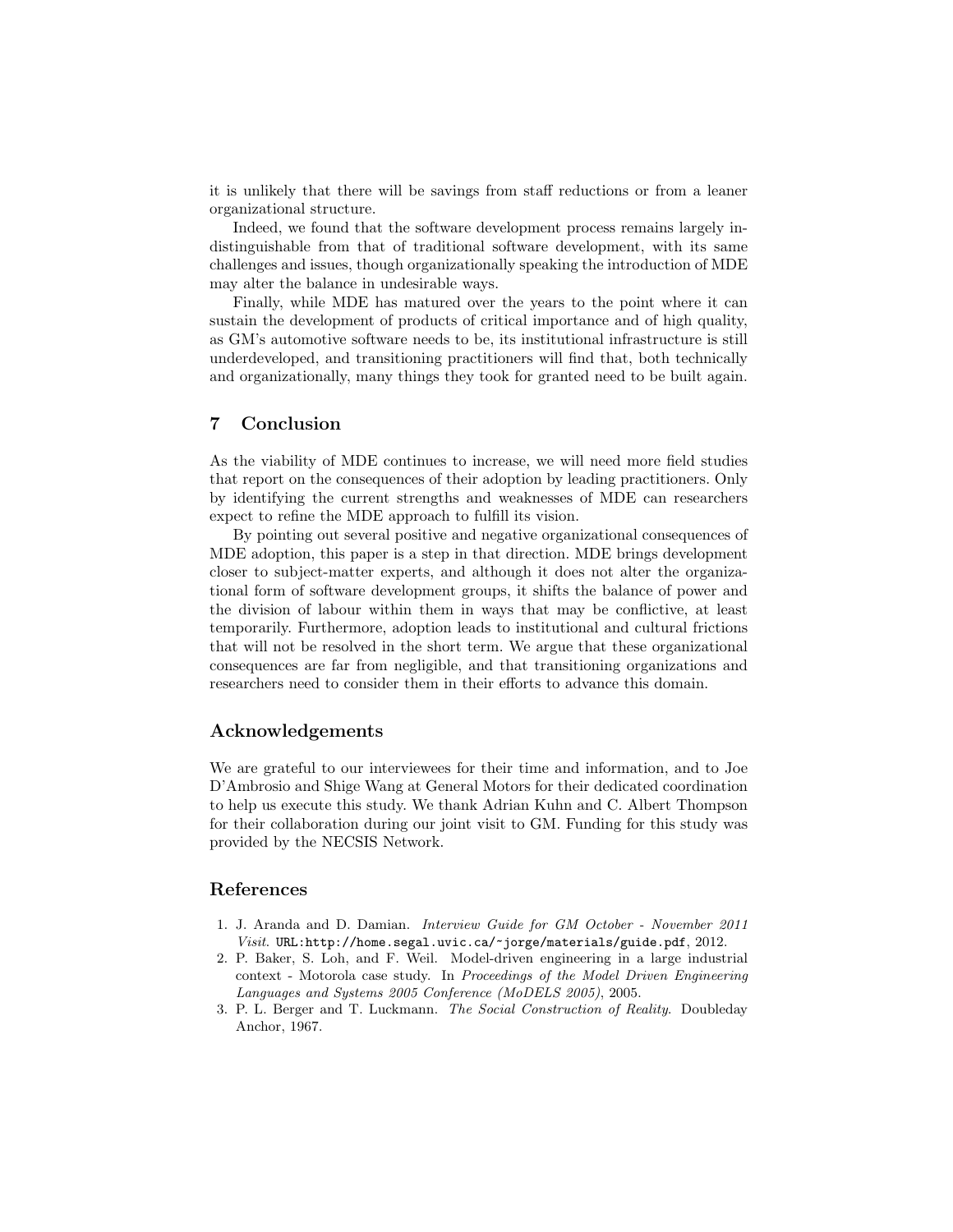- 4. S. Beydeda, M. Book, and V. Gruhn. Model-Driven Software Development. Springer, 2005.
- 5. J. Bézivin. Model-driven engineering: An emerging technical space. In *Generative* and Transformational Techniques in Software Engineering (GTTSE), 2005.
- 6. B. Cheng, R. Stephenson, and B. Berenbach. Lessons learned from automated analysis of industrial UML class models (an experience report). In L. Briand and C. Williams, editors, Model Driven Engineering Languages and Systems, volume 3713 of Lecture Notes in Computer Science, pages 324–338. Springer Berlin / Heidelberg, 2005.
- 7. B. H. C. Cheng and J. M. Atlee. Research directions in requirements engineering. In FOSE 2007: Future of Software Engineering, 2007.
- 8. B. Curtis, H. Krasner, and N. Iscoe. A field study of the software design process for large systems. Communications of the ACM, 31(11):1268–1287, 1988.
- 9. D. Damian and D. Zowghi. Requirements engineering challenges in multi-site software development organizations. Requirements Engineering Journal, 8(3):149– 160, 2003.
- 10. P. J. DiMaggio and W. W. Powell. Introduction. In W. W. Powell and P. J. DiMaggio, editors, The New Institutionalism in Organizational Analysis, chapter 1, pages 1–38. University of Chicago Press, 1991.
- 11. R. France and B. Rumpe. Model-driven development of complex software: A research roadmap. In FOSE 2007: Future of Software Engineering, 2007.
- 12. A. Giddens. The Constitution of Society. Polity Press, 1984.
- 13. B. Glaser. Basics of Grounded Theory Analysis. Sociology Press, 1992.
- 14. M. T. Hannan and J. Freeman. Organizational Ecology. Harvard, 1989.
- 15. J. D. Herbsleb. Global software engineering: The future of socio-technical coordination. In FOSE 2007: Future of Software Engineering, 2007.
- 16. J. Hutchinson, M. Rouncefield, and J. Whittle. Model-driven engineering practices in industry. In ICSE '11: Proceedings of the 33rd International Conference on Software Engineering, Honolulu, HI, USA, 2011.
- 17. J. Hutchinson, J. Whittle, M. Rouncefield, and S. Kristoffersen. Empirical assessment of MDE in industry. In ICSE '11: Proceedings of the 33rd International Conference on Software Engineering, Honolulu, HI, USA, 2011.
- 18. S. Kent. Model driven engineering. In Third International Conference on Integrated Formal Methods (IFM 2002), 2002.
- 19. A. Kuhn, G. C. Murphy, and C. A. Thompson. An exploratory study of forces and frictions affecting large-scale model-driven development. In MODELS'12, 2012. Under submission.
- 20. V. Kulkarni, S. Reddy, and A. Rajbhoj. Scaling up model driven engineering experience and lessons learnt. In Proceedings of MoDELS 2010, 2010.
- 21. L. A. Macaulay. Requirements Engineering. Springer, 1996.
- 22. A. MacDonald, D. Russell, and B. Atchison. Model-driven development within a legacy system: an industrial experience report. In Proceedings of the 2005 Australian Software Engineering Conference, 2005.
- 23. R. Pressman. Software Engineering: A Practitioner's Approach. McGraw-Hill, 2004.
- 24. J. Rech and C. Bunse. Model-Driven Software Development: Integrating Quality Assurance. Idea Group Inc., 2009.
- 25. D. C. Schmidt. Model driven engineering. IEEE Computer, 39(2), 2006.
- 26. R. Scott and G. F. Davis. Organizations and Organizing: Rational, Natural, and Open System Perspectives. Prentice Hall, 2007.